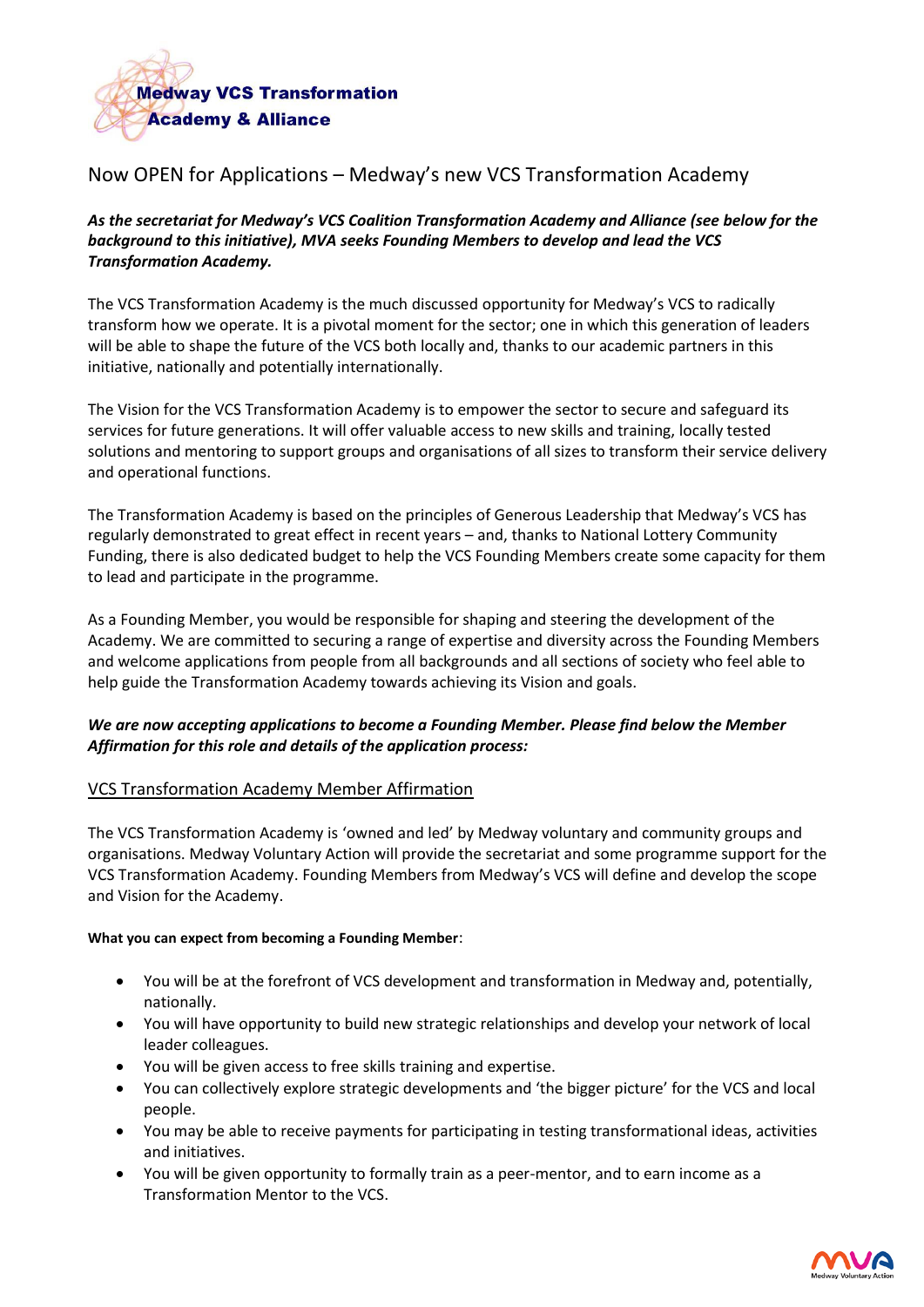• To receive secretariat and programme support from Medway Voluntary Action; including dedicated Project Manager, Administration and Communication support

## **What the VCS Transformation Academy requires from Founding Members**:

- An ability to demonstrate experience of putting Equality, Diversity and Inclusion into practice.
- Leadership experience and the ability to influence in your own organisation/group this can include individuals with managerial potential who are seeking to develop their skills.
- A clear commitment to the principles and value of Generous Leadership within Medway's VCS.
- A commitment to doing things differently and exploring operational and service transformation.
- Representation that reflects the diversity of Medway's diverse VCS this requires organisations and groups from: all backgrounds, all sections of society, varied size and experience; all areas of work and client groups.
- An interest and commitment to engaging with local and national information sharing and promotional events and activities.
- An ability to commit time to attend Founding Member meetings and (if you opt to engage with these financially reimbursed activities) participate in 'task and finish' groups and/or offer mentoring support.
- A commitment to honesty, transparency and building relationships with other Founding Members and other VCS peers.

## How do I get involved?

As the number of places is limited to 30 VCS representatives, the selection process for recruiting Founding Members will be based on the ability to demonstrate the above qualities and requirements.

To apply to become a Founding Member you will need to complete an Expression of Interest Form (that leads you through each of the above criteria) and you can request a copy of the form from MVA by emailing [info@mva.org.uk.](mailto:info@mva.org.uk)

Completed Expression of Interest Forms will need to be returned to MVA by 31<sup>st</sup> December 2021. All completed forms will be reviewed by a Selection Panel (with representatives from MVA and independent local stakeholders) in January 2022.

If you would like an informal discussion about this opportunity, please call to speak Jane Howard or Clare Saunders on 01634 812850.

# Background to the VCS Coalition Transformation Academy and Alliance

For some time now, Medway's VCS have been exploring collaboration, but this has been principally around projects and deliverables; working collaboratively to transform service delivery and achieve organisational efficiencies was an intangible aspiration that many simply did not have the time or money to explore.

When we were faced with the challenges presented by Covid-19, and staring into possible closure or cutting of the support we offer, it struck many of us that if we had only acted with earnest on our shared discussions of collaboration, then the VCS might have been better placed to weather the storm.

Medway Voluntary Action and Age UK (Medway) are delighted to announce that National Lottery (Community Fund) Funding has been awarded to help Medway's VCS find the capacity and skills to develop and transform how we work.

Over the coming three years, the funding will support three key initiatives in Medway: